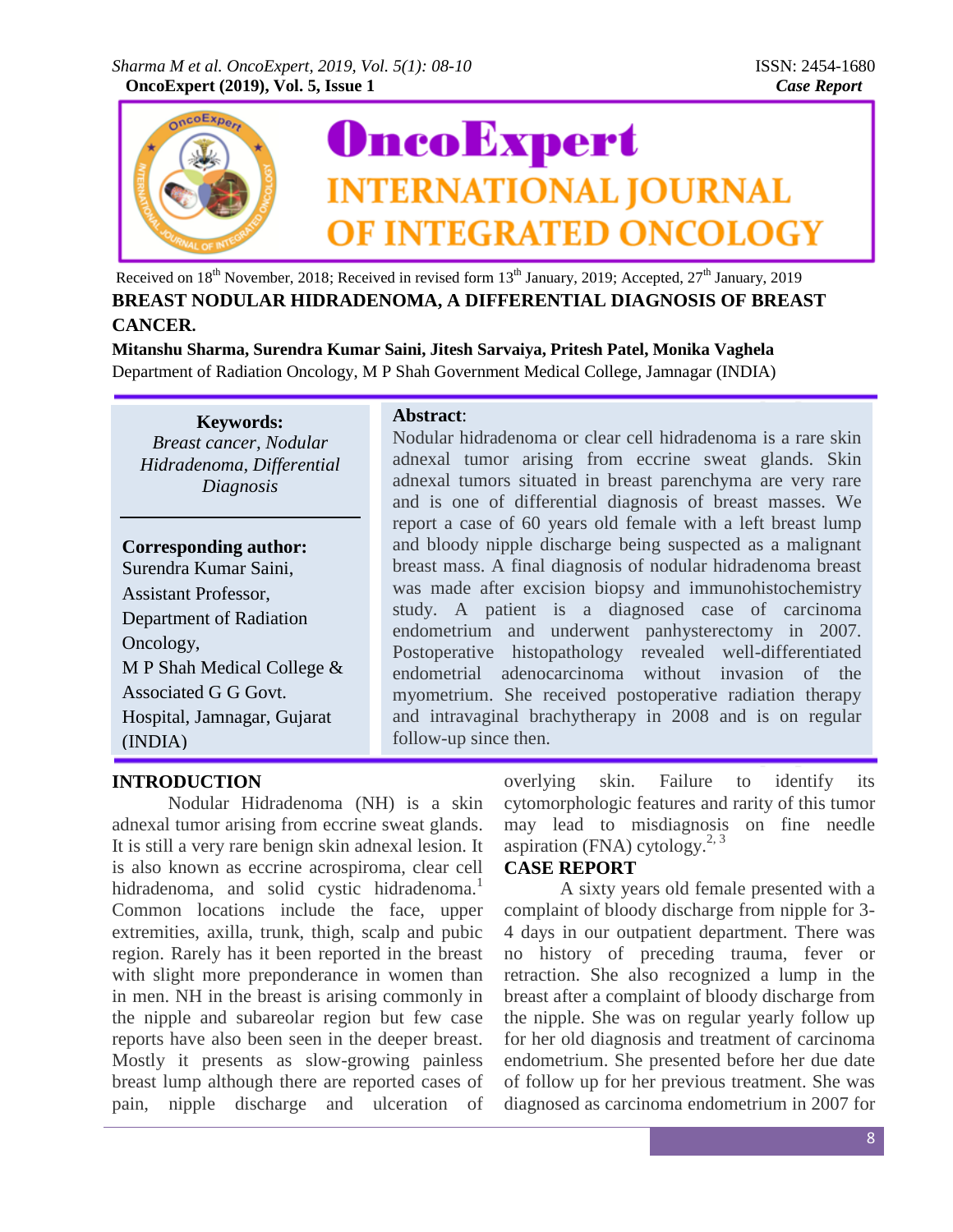which she underwent panhysterectomy. Pelvic lymph node dissection was not done. Pathological examination was positive for moderately differentiated endometrial adenocarcinoma. She was staged in 1A based in AJCC 6/7 edition. She received 52 Gray by external beam radiation on telecobalt in five weeks by two pelvic fields and intracavitary irradiation (four applications of 750 cGy each prescribed at vaginal mucosa).

Clinical examination revealed a 3×3 cm left breast lump in the lower quadrant. The lump was hard in consistency and there was bloody discharge on nipple compression. No clinical abnormality detected in the right breast and bilateral axilla. Mammosonography revealed neoplastic lesion in the left breast with BIRADSGRADE IV. Fine needle aspiration cytology (FNAC) of mass came positive for duct papilloma. Excision was planned based on imaging and FNAC finding. Excisional biopsy of a mass in left breast suggested nodular hidradenoma of the breast as a histopathological diagnosis. On immunohistochemistry (IHC) confirmation, estrogen receptor (ER) and progesterone receptor (PR) showed strong nuclear positivity in 100% of tumor cells. Pancytokeratin showed diffuse cytoplasmic positivity in 100% tumor cells. S-100 stains diffusely in eighty percent of tumor cells cytoplasm. EMA membranous positivity exhibited in 50% tumor cells.CEA, GCDFP-15, Vimentin were negative in tumor cells. Histopathology and IHC study were consistent with nodular hidradenoma of the breast (Fig. 1).



# **DISCUSSION**

Benign tumors of the epidermal appendages frequently a reason for frustration for patient and doctor because of the uncertainty of the nature of the lesion. Recognition and definitive management is usually straightforward with appropriate attention to the history and to the lesion. Knowledge of these benign epidermal appendage lesions can minimize time loss and expense and help to avoid unnecessary scars. Nodular hidradenoma is a rare tumor of skin which arises from distal excretory ducts of eccrine glands and it is also known as eccrine acrospiroma, clear cell hidradenoma and solidcystic hidradenoma. Common sites are the face, axilla, trunk, thigh, scalp, upper extremity and pubic region. Nodular hidradenoma of the breast is very rare and only a few cases have been reported in the literature. It occurs in the nipple and sub-areolar region in more than 50% of cases. It may originate from skin adnexal glands or mammary ducts. It mainly present as slow